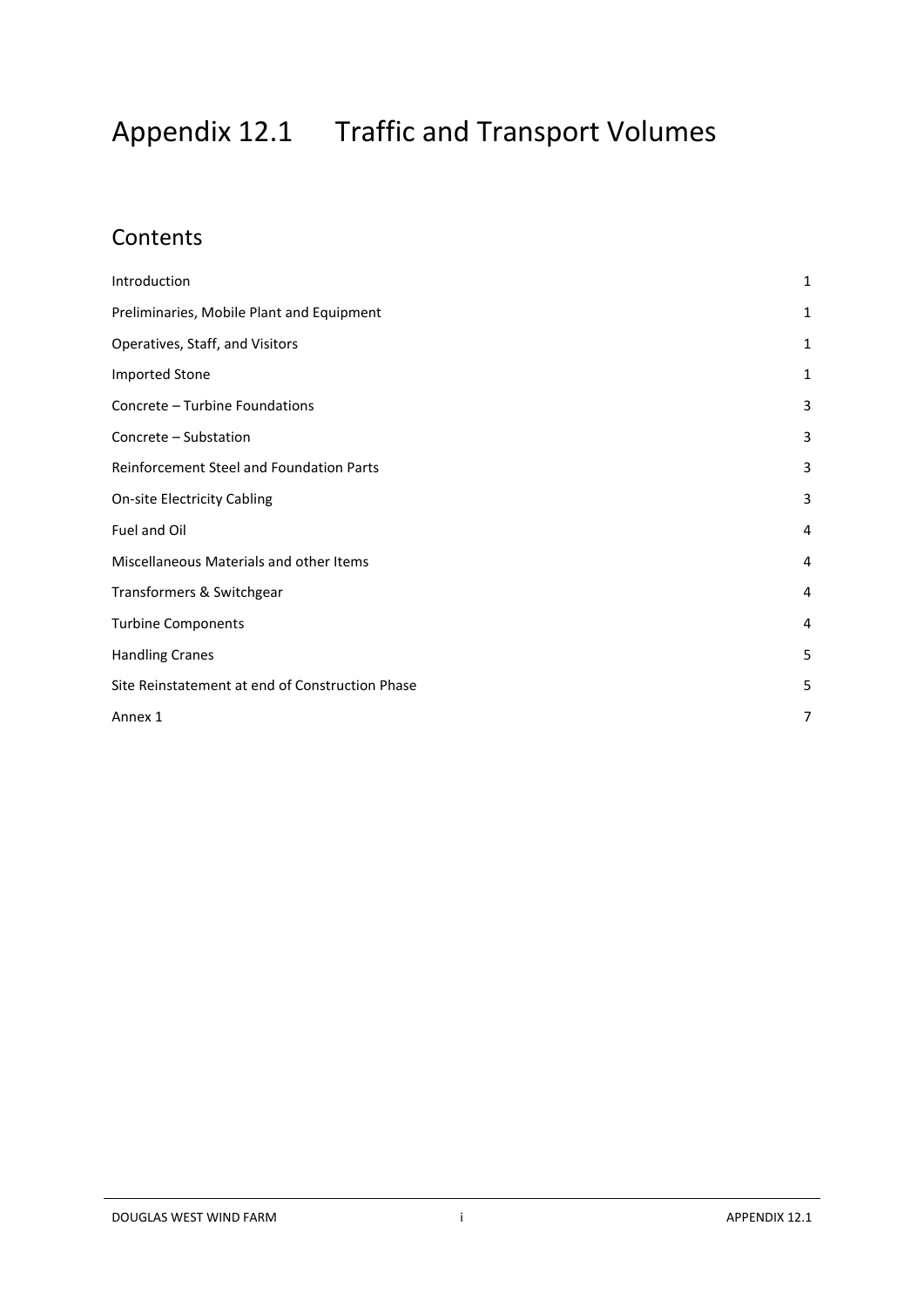This page is intentionally blank.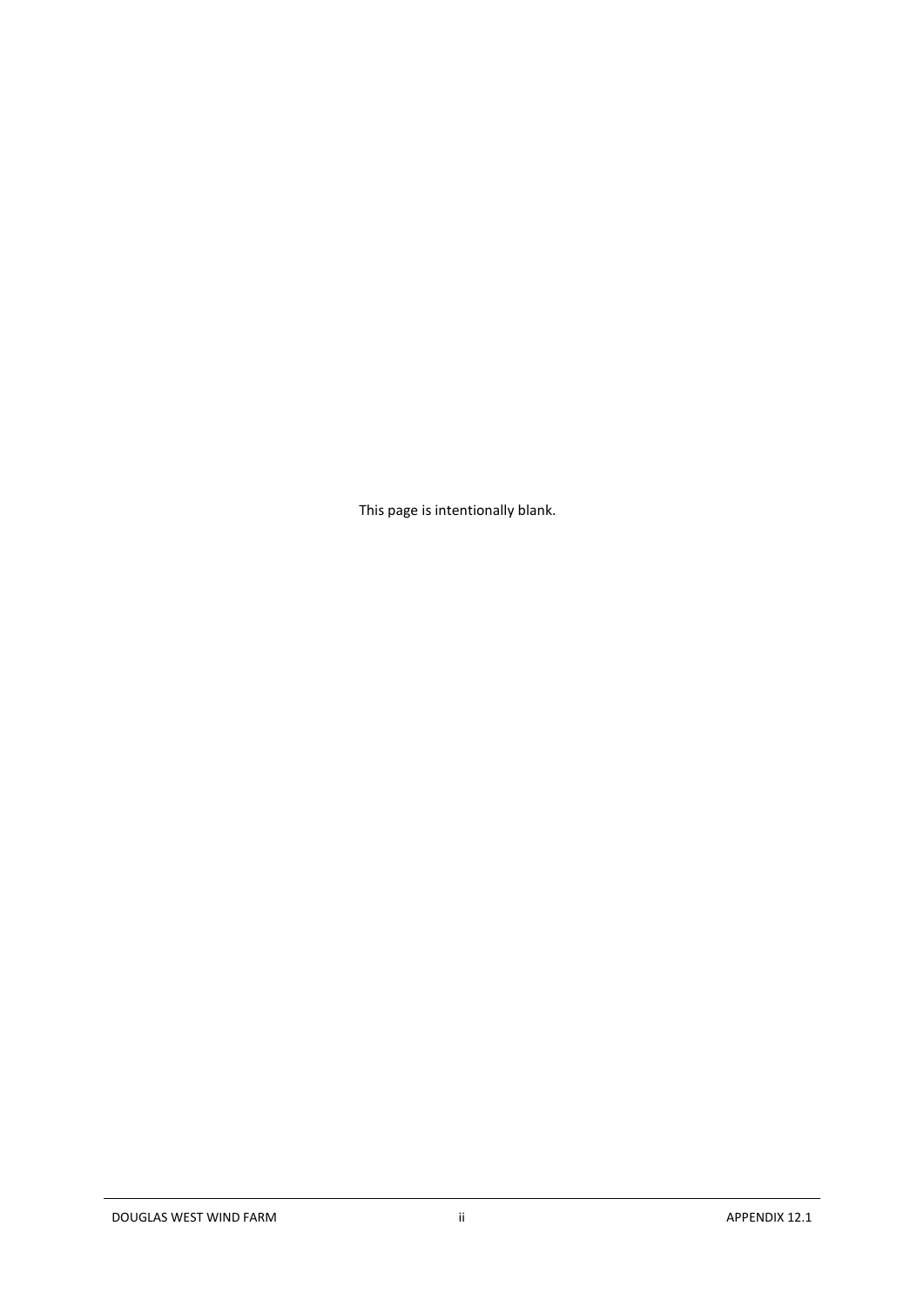# Appendix 12.1 Traffic and Transport Volumes

#### <span id="page-2-0"></span>*Introduction*

This document sets out estimates of traffic volumes during the main construction period of the Revised Development, which is anticipated to have a 12 month duration. The estimates are collected together and summarised in Table 12.3 of the ES, which is intended to indicate maximum traffic volumes generated by the Revised Development in a typical week for each of the construction phases. Table 12.3 is not to be taken as definitive in terms of traffic movements on any particular day, but can be regarded as a reasonable guide as to what would be expected at the highest level of activity in each construction phase. The permitted hours for deliveries to the site are anticipated to be 7am – 7pm Mondays to Fridays and 7am – 1pm on Saturdays.

### <span id="page-2-1"></span>*Preliminaries, Mobile Plant and Equipment*

Prior to the start of the main construction works, a small number of HGVs will access the site, transporting initial construction equipment, site accommodation and supplies. It is estimated that this would consist of approximately 10 deliveries of initial construction equipment, site vehicles, site offices, welfare facilities and supplies. These deliveries are envisaged to take place over a one week period.

Earthmoving equipment for access track construction and turbine foundation excavation will account for the large majority of plant movements. An estimated 12 major items of plant will need to be brought in during the start-up phase (week  $1 - 2$ ), at an average of 2 per day for 6 days (one week). This equipment will be removed from site at a similar rate towards the end of the main construction phase around the end of week 26.

# <span id="page-2-2"></span>*Operatives, Staff, and Visitors*

The number of construction personnel working on site will be approximately 45 (although numbers will vary throughout the construction phase). Site personnel will be transported to and from the site by private, light vehicles and will be encouraged to car share wherever possible. It is estimated that this will peak at 90 movements per day or 495 movements per week (90 daily movements x 5.5 working days).

### <span id="page-2-3"></span>*Imported Stone*

Stone will be required to construct additional site roads to access some of the outlying turbine locations. The finalised layout for the Revised Development, as shown on ES Figure 3.5, involves the re-use of the existing tarmac surfaced coal haul road that runs from Junction 11 of the M74 motorway through the centre of the site. This asset significantly reduces the amount of new roadway required to construct the Revised Development. There is a requirement to construct some 5km of new roadway.

The usable width of new roadway should be a minimum of 5m, with an average stone thickness of 500mm.

As much of the site has been heavily disturbed by opencast mining, the ability to identify locations on site to win suitable road-making stone is limited. Therefore, the assessment has been undertaken on the basis of importing the stone required to construct the remaining spur roads and upgrading of existing tracks to reach the outlying turbines. Access to the site direct from the motorway network means that the importation of stone and construction materials does not need to pass through any nearby communities or directly past any sensitive receptors to reach the site. Stone delivery movements have been calculated on the basis of a rock density of 1.8t to the cubic metre and it is anticipated that given the access from the motorway network that stone will be delivered to site in articulated HGVs with 20t payloads.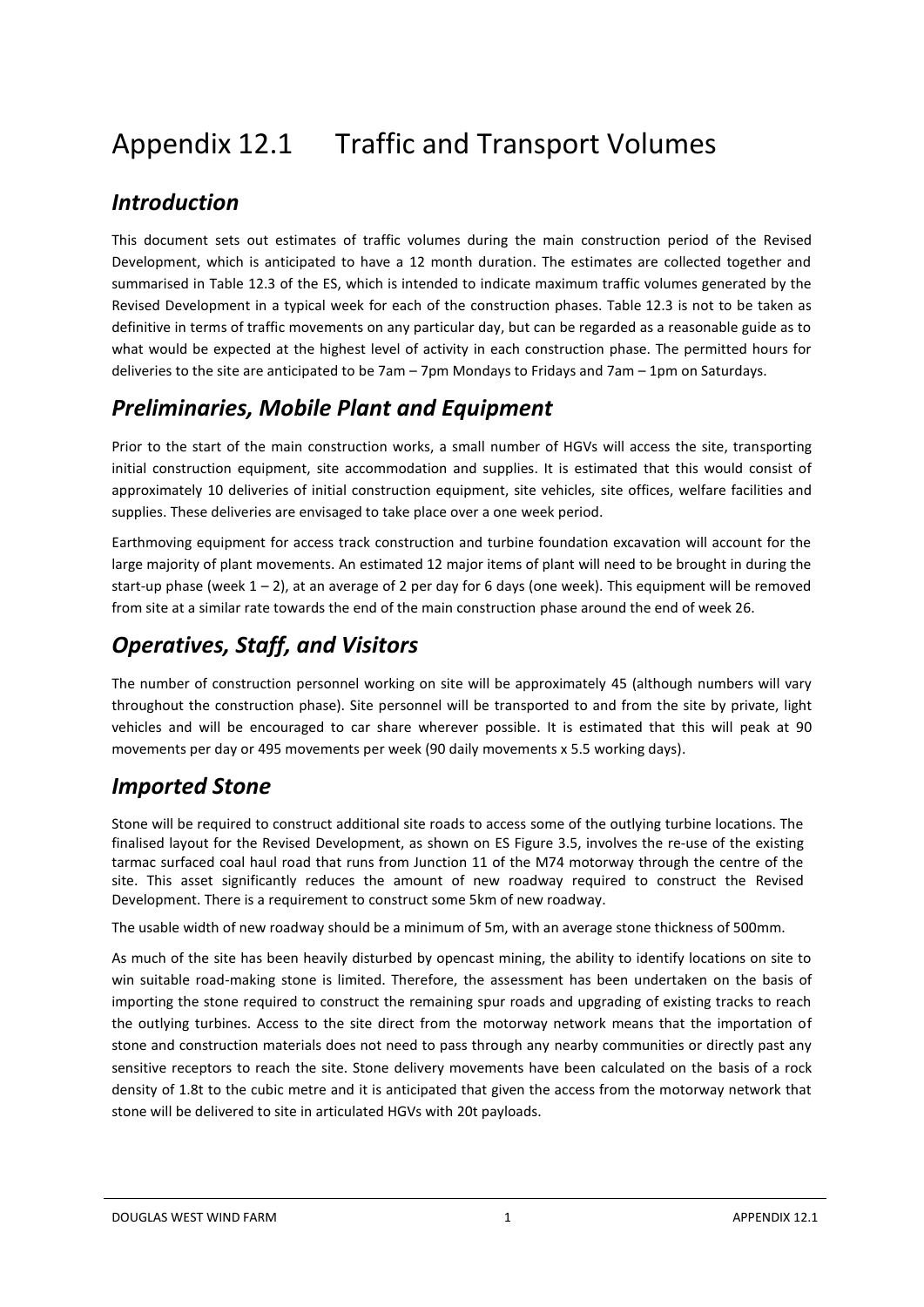#### **Stone Delivery - Track Construction Movements**

As noted above, stone will be delivered to site via the direct access from Junction 11 of the M74 motorway in HGVs with a 20T payload capacity. All stone deliveries to site will be made on weekdays between 7am and 7pm and on Saturday from 7am to 1pm. The table below sets out the stone delivery requirements for the additional roadway formation.

| Total Volume of<br>Material (m3) | Total Weight of<br>Material (t) | Total Number of<br>HGVs (20t/load) | Total Number<br>of<br><b>Movements</b> | <b>Delivery</b><br><b>Duration</b> |
|----------------------------------|---------------------------------|------------------------------------|----------------------------------------|------------------------------------|
| 12.500                           | 22,500                          | 1,125                              | 2,250                                  | Week 2 - 17                        |

#### **Stone Delivery - Crane Pad Construction Movements**

Stone will also be required to construct the crane pad and laydown areas at each turbine location. The table below sets out the stone delivery requirements for the crane pad formation.

| Total Volume of<br>Material (m3) | Total Weight of<br>Material (t) | <b>Total Number of</b><br>HGVs (20t/load) | <b>Total Number</b><br>of<br><b>Movements</b> | <b>Delivery</b><br><b>Duration</b> |
|----------------------------------|---------------------------------|-------------------------------------------|-----------------------------------------------|------------------------------------|
| 9,750                            | 17,550                          | 878                                       | 1,756                                         | Week 15 - 24                       |

#### **Stone Delivery – Construction Compound, Batching Plant and Substation**

Stone will also be required to construct the base of the construction compound, Batching Plant and substation. The table below sets out the stone delivery requirements for the compound formation.

| <b>Total Volume of</b><br>Material (m3) | Total Weight of<br>Material (t) | <b>Total Number of</b><br>HGVs (20t/load) | Total Number<br>of<br><b>Movements</b> | <b>Delivery</b><br><b>Duration</b> |
|-----------------------------------------|---------------------------------|-------------------------------------------|----------------------------------------|------------------------------------|
| 5,800                                   | 10,440                          | 522                                       | 1,044                                  | Week 1 - 2                         |

#### **Stone Delivery – Miscellaneous Movements**

A nominal additional amount of externally quarried materials has been allowed for over the first 18 weeks of construction (excluding the first week of mobilisation) to provide for miscellaneous tasks such as making up levels beneath foundation slabs, and providing bedding for culverts and electricity cables etc. An estimated 1,800 tonnes would be delivered in average 20 tonne loads. Deliveries would be intermittent, but for the purposes of the transport assessment deliveries have been averaged over the 18 week period as set out in the table below.

| Total Volume of<br>Material (m3) | Total Weight of<br>Material (t) | <b>Total Number of</b><br>HGVs (20t/load) | <b>Total Number</b><br>of<br><b>Movements</b> | <b>Delivery</b><br><b>Duration</b> |
|----------------------------------|---------------------------------|-------------------------------------------|-----------------------------------------------|------------------------------------|
| 1,028                            | 1,800                           | 90                                        | 180                                           | Week 2 - 19                        |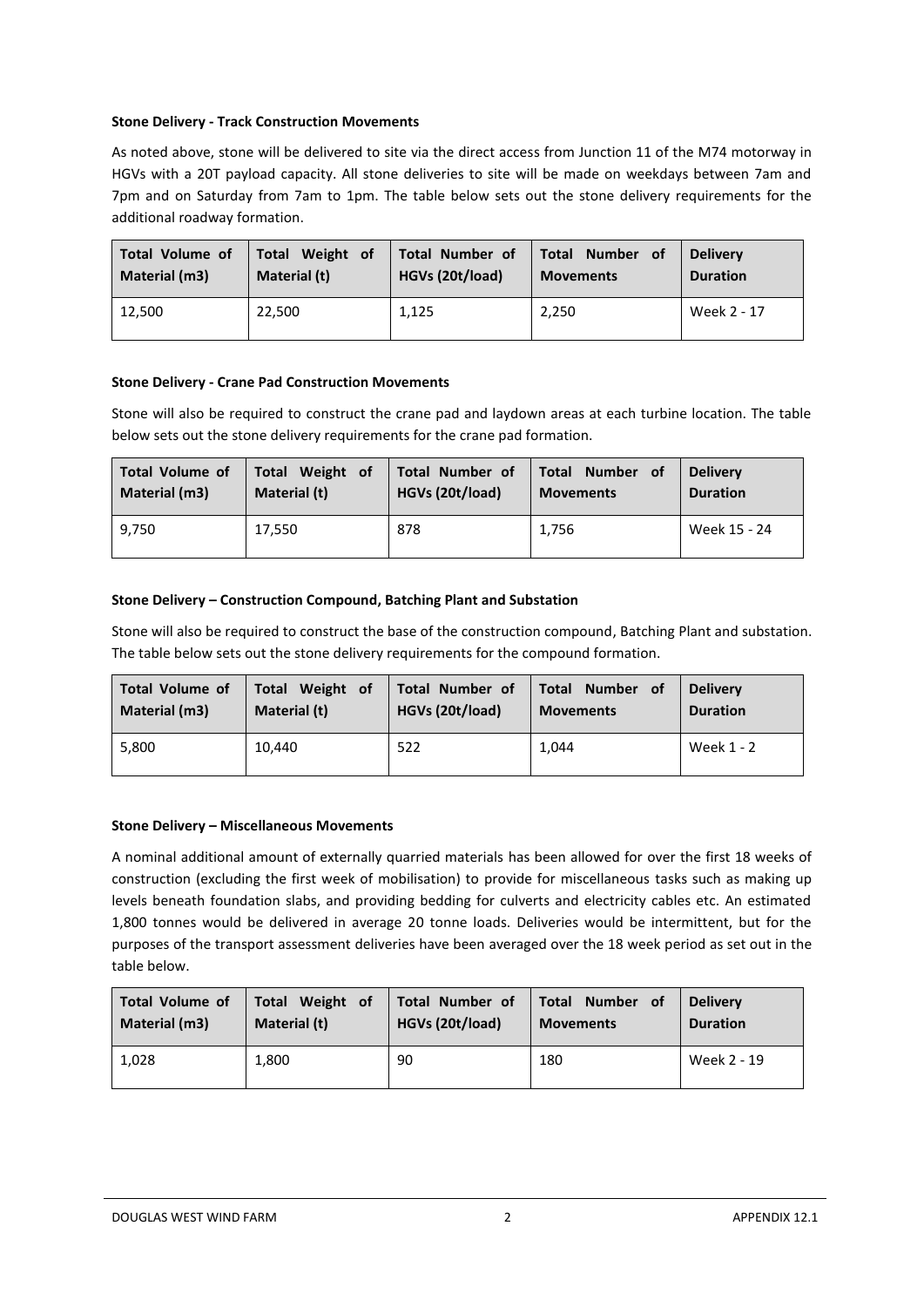## <span id="page-4-0"></span>*Concrete – Turbine Foundations*

For transport assessment purposes, it has been assumed that all 13 turbines will have gravity base foundations. An allowance for some stone infill at each base has also been included should there be a need to make up levels beneath foundation slabs as explained above.

Assuming gravity foundations for all turbines, approximately 500m3 of concrete will be required for each slab. This calls for delivery of 63 ready mix loads per base, assuming 8m3 per wagon, equating to 819 loads in total. The programmed rate of foundation construction (taking into account weather delays etc) is an average of 1.25 foundations per week between weeks 7 - 18. This results in an average of 81 concrete deliveries per week during that period as set out in the table below.

| <b>Total</b><br><b>Foundation</b><br>Volume (m3) | Lorry<br>Readymix<br>Capacity (m3) | <b>Total Number of</b><br><b>Readymix Lorries</b> | Total Number<br>of<br><b>Movements</b> | <b>Delivery</b><br><b>Duration</b> |
|--------------------------------------------------|------------------------------------|---------------------------------------------------|----------------------------------------|------------------------------------|
| 6,500                                            | 8                                  | 813                                               | 1,626                                  | Week 7 - 18                        |

On-site readymix batching options will be considered which would reduce the number of readymix deliveries required.

#### <span id="page-4-1"></span>*Concrete – Substation*

An allowance of approximately 270m3 of concrete has been made for the substation works as set out in the table below.

| <b>Total</b><br><b>Foundation</b><br>Volume (m3) | Readymix<br>Lorry<br>Capacity | Total Number of<br><b>Readymix Lorries</b> | Total Number<br>of<br><b>Movements</b> | <b>Delivery</b><br><b>Duration</b> |
|--------------------------------------------------|-------------------------------|--------------------------------------------|----------------------------------------|------------------------------------|
| 270                                              | 8                             | 34                                         | 68                                     | Week 23                            |

## <span id="page-4-2"></span>*Reinforcement Steel and Foundation Parts*

The amount of steel reinforcement required in each turbine foundation depends upon the design finally adopted, but each foundation will require approximately two deliveries of reinforcement. The rate of delivery would need to match the foundation construction rate. Therefore 26 deliveries of steel will be required over the period between weeks 7 - 18.

Foundation bolts or inserts may also be required. These are steel sections which are cast into the concrete foundation and used for connecting the foundation to the wind turbine tower. Foundation parts typically require a further one load per two turbines. Therefore, there will be a total of 33 HGV deliveries of reinforcement steel and foundation parts between weeks 7 – 18.

## <span id="page-4-3"></span>*On-site Electricity Cabling*

The electrical cable for the wind turbine power distribution will be delivered in cable drums by flatbed HGV. Cables will be laid in trefoil formation, with an overall requirement for approx. 11,000m x 3, or 33,000m, plus a further 11,000m of earthing cable. This is likely to be delivered in 500m reels, with each flatbed HGV carrying 9 reels. The total number of deliveries generated by the on-site cable requirement is set out in the table below. These will be brought to site in a 4 week period between weeks 13 – 16.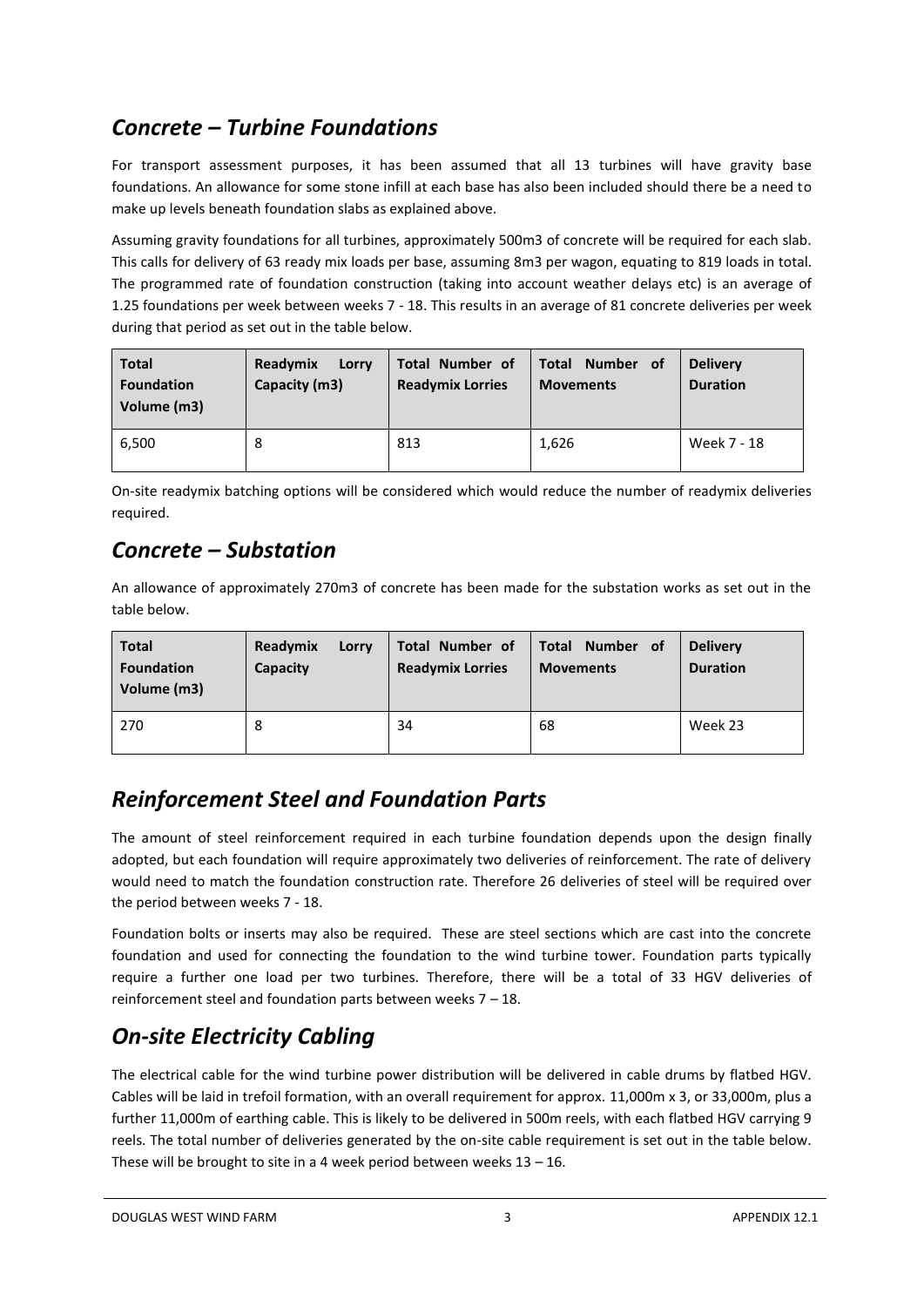| <b>Total</b><br>Length<br><b>of</b><br><b>Cable</b><br><b>Run</b><br>(m) | Length per<br>Drum $(m)$ | <b>Total</b><br><b>Number</b><br><b>of</b><br><b>Drums</b> | Drums per<br>Lorry | Total No.<br>of Lorries | Total No. of<br><b>Movements</b> | <b>Delivery</b><br><b>Duration</b> |
|--------------------------------------------------------------------------|--------------------------|------------------------------------------------------------|--------------------|-------------------------|----------------------------------|------------------------------------|
| 44,000m                                                                  | 500 <sub>m</sub>         | 88                                                         | 9                  | 10                      | 20                               | Week 13 -<br>16                    |

#### <span id="page-5-0"></span>*Fuel and Oil*

The fleet of earthmoving equipment required on site will be at its peak during the first 26 weeks of the construction project during the construction of additional roads, crane pads, cable trenches etc. It is estimated that an average of two tanker loads of gas oil each week, and one delivery of lubricants will be required for the first 26 weeks. In the remaining weeks, fuel and oil requirements are much reduced.

#### <span id="page-5-1"></span>*Miscellaneous Materials and other Items*

In addition to the deliveries specifically identified above, a range of materials will be required, including formwork for concrete foundations, geotextiles, ducting, control cabling, plastic pipes for culverts, building materials for the sub-station, fencing etc. These items are difficult to quantify individually since precise requirements will depend upon final designs and conditions actually encountered. An allowance of 5 HGV deliveries per week has therefore been made between weeks 2 – 26.

### <span id="page-5-2"></span>*Transformers & Switchgear*

For each turbine, one flatbed HGV delivery will be required over a 9 week period between weeks 31 - 39. A total of 15 loads will therefore be transported to site over a period of 9 weeks, assumed to be the equivalent of a maximum 2 deliveries each week.

#### <span id="page-5-3"></span>*Turbine Components*

The turbines are broken down into components for transport to site. The main component sections are classified as Abnormal Loads due to their weight, length, width or height when loaded and will be delivered to site on oversize transporters (OST). For the purposes of the assessment, 'worst case' transport numbers and component dimensions have been generated by using the standard transport dimensions for the Vestas V136m turbine with an individual blade length of 66.5m which represents the maximum blade length which may be used at the site dependent upon final turbine choice.

| Component  | <b>Number per Turbine</b> | <b>Method of Transport</b> |
|------------|---------------------------|----------------------------|
| Tower base | 1                         | OST                        |
| Mid tower  | 1                         | OST                        |
| Top tower  | 1                         | OST                        |
| Nacelle    | 1                         | <b>OST</b>                 |
| Generator  | 1                         | OST                        |
| Hub        | 1                         | OST                        |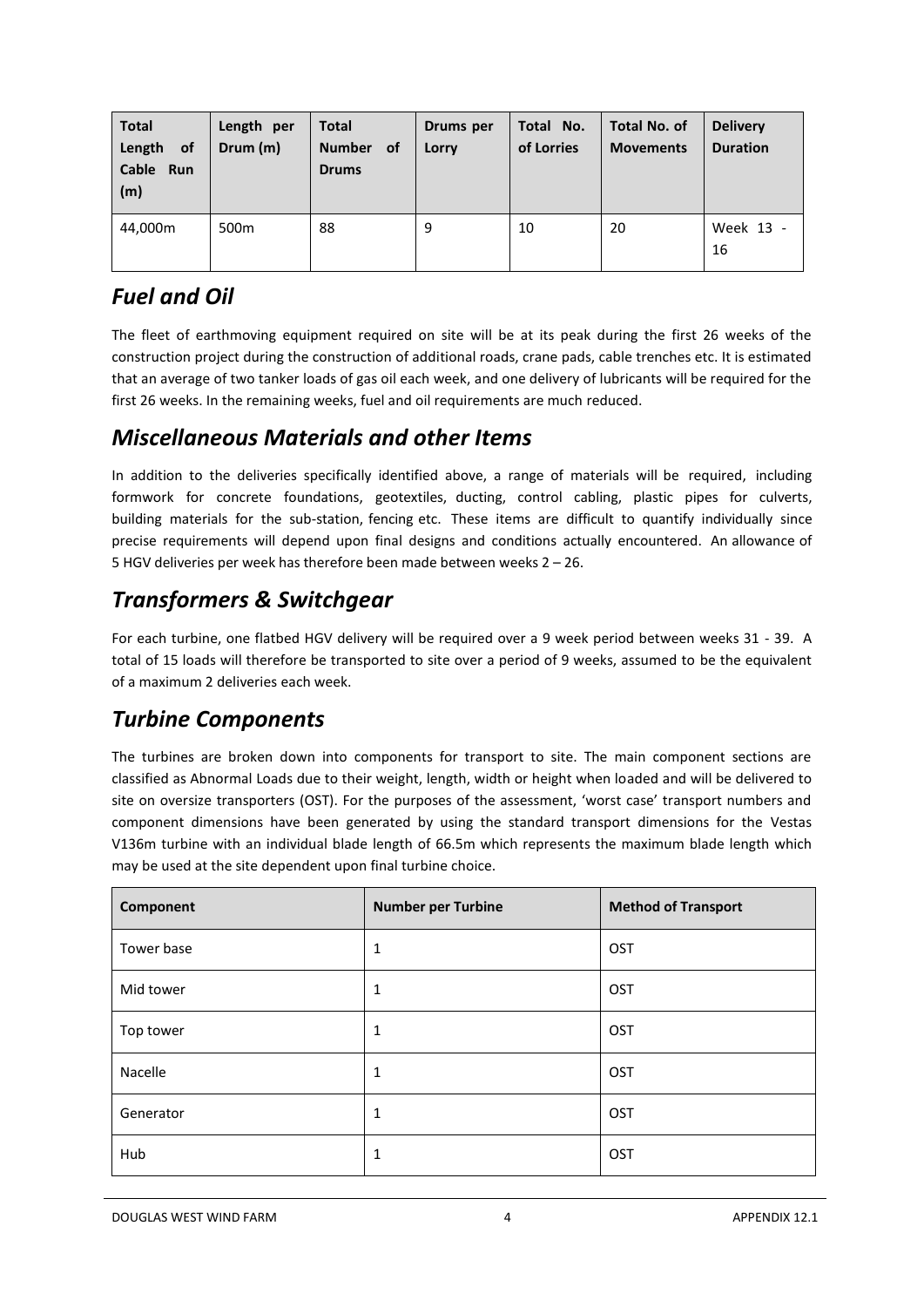| Component                                           | <b>Number per Turbine</b> | <b>Method of Transport</b> |
|-----------------------------------------------------|---------------------------|----------------------------|
| Rotor blades                                        | 3                         | <b>OST</b>                 |
| Site Parts (shared containers)                      | 0.5                       | <b>HGV</b>                 |
| <b>Total Deliveries per Turbine</b>                 | 9.5                       | <b>Various</b>             |
| <b>Number of Turbines</b>                           | 13                        | ۰                          |
| <b>Total Turbine Component</b><br><b>Deliveries</b> | 124                       | <b>Various</b>             |

The turbine components will be delivered to site during a 6 week period between weeks 28 – 33.

An overview of the main turbine transport vehicles is shown in Annex 1 for information.

#### <span id="page-6-0"></span>*Handling Cranes*

It is estimated that four handling cranes will be required on site for the 9 week turbine erection period which is estimated to take place between weeks  $31 - 39$ . The cranes will arrive on site at the end of week 30 and remain there until the completion of turbine erection. Example crane types are shown in the table below.

|                     | <b>Crawler crane</b> |        | Wheeled crane          |                        |
|---------------------|----------------------|--------|------------------------|------------------------|
| Crane type          | 600t                 | 750t   | 600t                   | 750t                   |
| Length / basic unit | 11.70m               | 11.70m | 20.00m                 | 20.00m                 |
| Width / basic unit  | 10.50m               | 10.50m | 3.00 <sub>m</sub>      | 3.00 <sub>m</sub>      |
| Track gauge         | 10.50m               | 10.50m | 3.00 <sub>m</sub>      | 3.00 <sub>m</sub>      |
| Supporting base     |                      |        | $14.00m \times 14.00m$ | $14.00m \times 14.00m$ |

We have allowed for 35 HGV movements to bring the crane and associated equipment to site during week 30 and the same for removal of the cranes during week 40.

### <span id="page-6-1"></span>*Site Reinstatement at end of Construction Phase*

An allowance has been made for the removal of remaining temporary items of plant, office buildings etc at the end of the construction phase. An allowance of 20 HGV movements over weeks 51 – 52 has been made for this purpose.